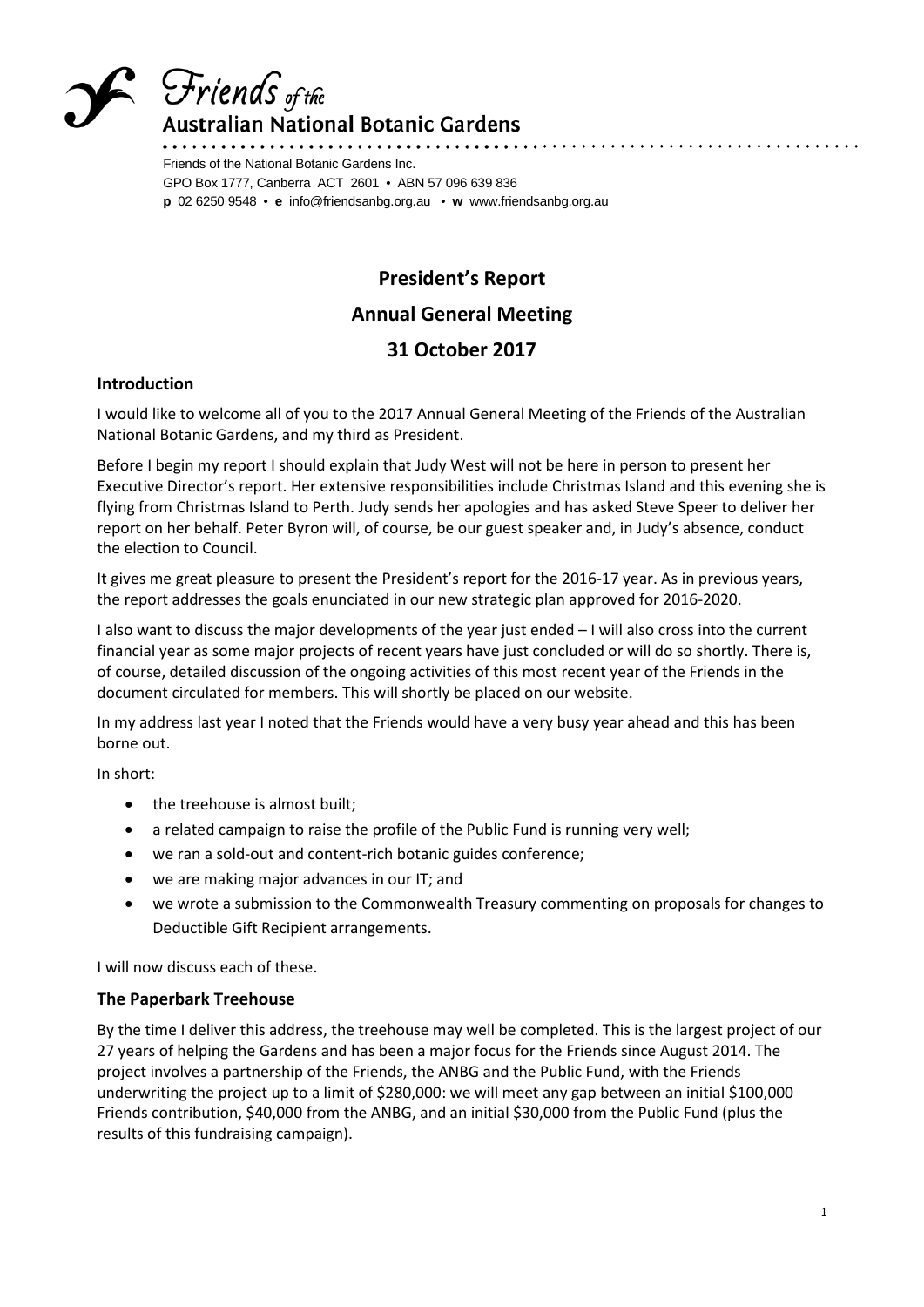## Friends <sub>of the</sub> \ustralian National Botanic Gardens

Friends of the National Botanic Gardens Inc. GPO Box 1777, Canberra ACT 2601 • ABN 57 096 639 836 **p** 02 6250 9548 • **e** info@friendsanbg.org.au • **w** www.friendsanbg.org.au

The project for various reasons took a long time to come to fruition; once the decision was made to run with Cave Urban, an international design collective based in Sydney, the building stage has been very fast. Work began in late August and is all but done. Landscaping will follow and the Paperbark Treehouse will be launched in late November. It should be a wonderful drawcard to the Gardens. The Friends see the treehouse as a wonderful way of encouraging people to engage with Australian flora.

As many of you will know, Cave Urban were keen to engage the Friends in the project and a number of people enjoyed an opportunity to do some of the charring needed to preserve the timber. I would like to thank all of those involved, including the Photographic Group, who recorded this effort.

#### *Campaign to promote the Public Fund*

We felt that such a visible and attractive project would be an excellent opportunity to promote our Public Fund to our membership. The Public Fund was established in 2004 to provide tax deductibility for donations to the Friends. Over the years the Friends have contributed almost \$1,000,000 to the Gardens, which includes \$150,000 raised through donations to the Public Fund.

The management committee agreed in 2015 to designate the treehouse as a special project and enable tax-deductible donations for it through the Public Fund.

Many people will by now have received in the membership mailouts a brochure promoting the Public Fund and its current projects – the treehouse, a Gardens collecting trip to northern Queensland and a lichen digitisation project. I would like to thank those who have supported the campaign to date.

#### *Friends project support to the Gardens*

As I have mentioned previously, the treehouse commitment has meant that the Friends have been putting money aside for the project for some years. This has affected the extent to which our funds have been available to the ANBG during this period. Nevertheless, we have still been able to assist the Gardens in small but useful ways, including the conservation and framing of the two lovely Florilegium prints that you may have seen in the Dickson Room. There are some projects yet to come to fruition.

Once the bills for the treehouse are paid (by earlyish next year), we will discuss with the ANBG ways in which the Friends and the Public Fund can support a number of upcoming projects, including the celebration of the Gardens'  $50<sup>th</sup>$  anniversary in 2020.

#### **15th biennial Australasian Botanic Gardens Guides Conference 15 to 19 October**

Two weeks ago the Friends hosted a major biennial botanic guides conference, involving 175 registrants from Australia, New Zealand and Edinburgh. The theme of the conference was **'**Informed Guiding – Discovering the mystery and magic of our Gardens'- and it provided a wonderful opportunity to showcase our Gardens, Canberra and the wider region during a week of almost perfect weather.

As well as discussion of guiding in botanic gardens, the conference took full advantage of what I call the competitive advantage of Canberra by including a most interesting session in which various national institutions discussed their approach to guiding.

Remarkably, the conference was fully subscribed, and we expect to make a profit. Planning for the conference began following the Christchurch conference of 2013; the effort involved for the conference organisers – guides and some other Friends – has been prodigious, and I would like to thank all involved.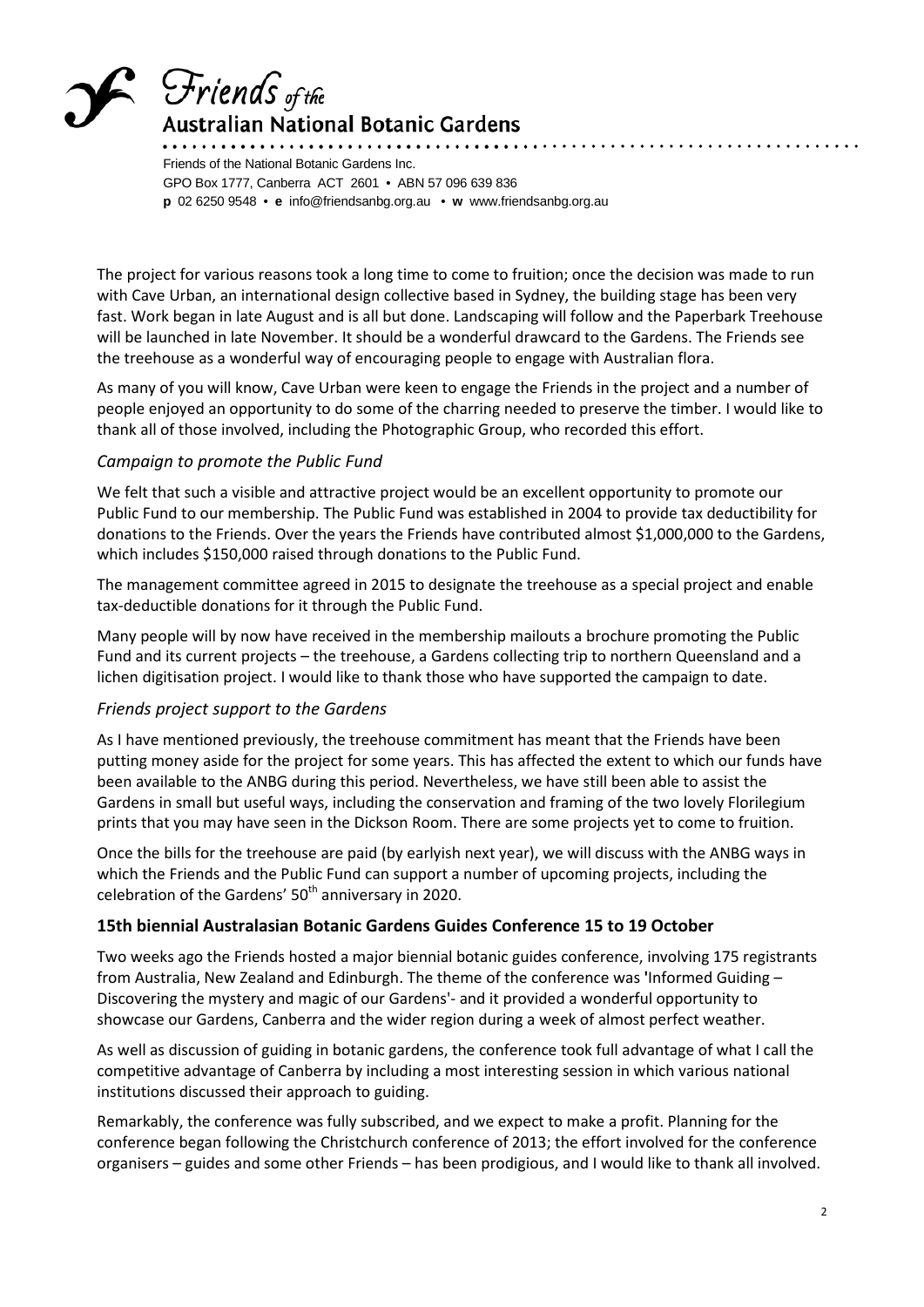

Friends of the National Botanic Gardens Inc. GPO Box 1777, Canberra ACT 2601 • ABN 57 096 639 836 **p** 02 6250 9548 • **e** info@friendsanbg.org.au • **w** www.friendsanbg.org.au

#### **Information Technology**

For some time now it has been Council's ambition to update our IT arrangements. During this calendar year we have embarked on a strategy to identify and address the requirements of the Friends overall and our special interest groups. Much progress has been made, including the following:

- replacing Dropbox with Google Drive for the storage of Friends documentation, such as Council papers, photographs and the papers of the various special interest groups;
- arranging an online donation option for the campaign to promote the Public Fund that I have mentioned elsewhere in this report;
- the Photographic Group has been trialling a point-of-sales system for our exhibitions and plant sales in their latest exhibition; and
- planning for online membership renewals to be worked on during early to mid-2018.

#### **The Friends' Deductible Gift Recipient status**

In 2004 the Friends established a Public Fund to encourage tax deductible donations to the Friends. The Friends are listed with the Register of Environmental Organisations (REO), with the Public Fund having status as a Deductible Gift Recipient (DGR) under the Income Tax Assessment Act.

In 2015 the House of Representatives Standing Committee on the Environment established an inquiry into the REO, which reported in 2016. The Friends made a submission explaining the contribution of the Public Fund and its DGR status to our work for the Gardens.

In June 2017 the Treasury released a Discussion Paper on Tax Deductible Gift Recipient Reform Opportunities, which raised some questions about DGR status as it would apply to REO-listed organisations such as the Public Fund, if the measures proposed were implemented.

Some of the measures proposed were helpful, for example, plans to reduce the regulatory burden on organisations with DGR status. However, some other proposals seemed not to recognise the particular role that a Public Fund such as ours can play in assisting a botanic garden. The Friends accordingly prepared a response to the Discussion Paper, setting out our concerns. We await the next steps with keen interest.

#### **The Friends Strategic Plan 2016-20**

I would like to turn now to our ongoing activities. In September 2016 Council approved a new Strategic Plan, for the period 2016 to 2020, which can be found on our website under the About Us tab. It has five goals, against which we have made good progress during the year:

#### *The Friends support the ANBG in meeting its goals through close partnership*

The relationship with the ANBG is in excellent shape with close liaison at monthly Council meetings and also less formally.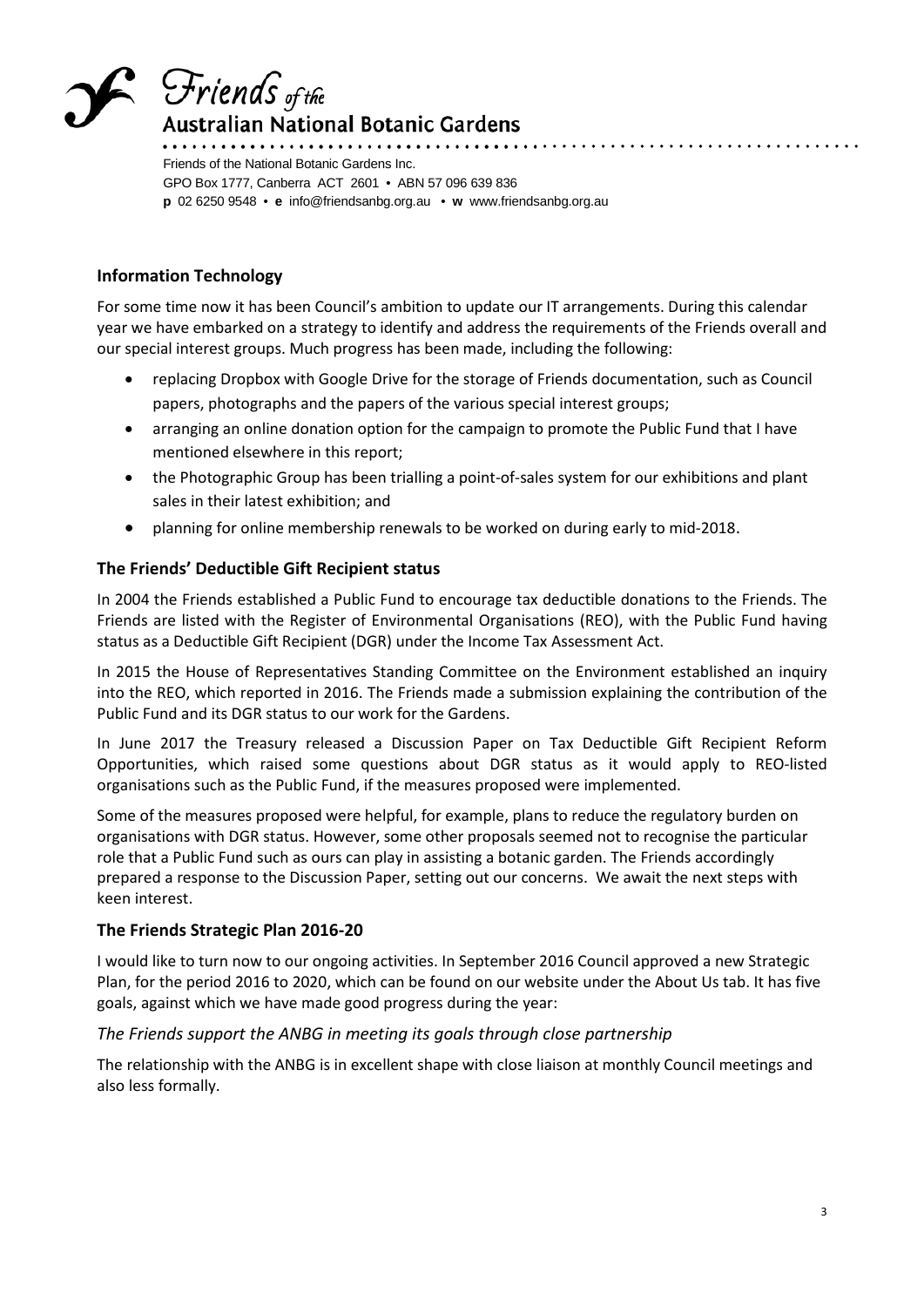

### **\ustralian National Botanic Gardens**

Friends of the National Botanic Gardens Inc. GPO Box 1777, Canberra ACT 2601 • ABN 57 096 639 836 **p** 02 6250 9548 • **e** info@friendsanbg.org.au • **w** www.friendsanbg.org.au

Once more the Friends worked closely with the ANBG over the summer concerts. The costs of these very popular concerts have risen in recent years, and sponsorship is essential for the concerts to attract as wide an audience as possible. The Friends were delighted to receive continued sponsorship support from Icon Water but we did not secure other hoped-for additional support. We agreed with the ANBG to run a shorter season, over two weekends, in late January and early February.

The lessons of the 2017 summer concerts have been identified and the results of this assessment fed into planning for the 2018 season. It is fair to say that there is a lot more competition with weekend outdoor events around Canberra in the summer and we need to work hard to maintain our position.

In addition:

- the Friends also provided support as volunteers to the ANBG for this year's Enlighten;
- guiding services continued with twice-daily tours and booked walks, as well as Flora Explorer tours twice daily on weekends and public holidays with additional tours during school holidays and also booked Flora tours. The guides' contribution is underpinned by a strong focus on professional development;
- Flowers Fruit and Foliage replaced In Flower This Week as a lively and well-received publication produced by the Friends with help from the ANBG;
- the Friends have participated in discussion about future options for the Botanical Resources Centre, which has been refreshed during 2017, and work is underway to expand its audience;
- we supported the 2017 Botanic Interns Program run by the Centre for Australian National Biodiversity Research;
- the Schools Photographic Competition continues with work underway to encourage a wider audience from beyond the ACT and nearby NSW; and
- a pool of Friends volunteers recruited through the Plant Science Group for ANBG research projects are helping Dr Rosemary Purdie in a field research project, managed jointly with ANBG staff and running for over two years initially, with a view to ensuring the survival of two Fan Grevillia (*Grevillia ramosissima*) populations on ANBG land.

#### *Public engagement and communication*

- The activities of the Botanic Art and Photographic Groups, and Growing Friends all encourage a greater awareness and understanding of native plants, as well as raising money for the Friends through regular plant sales and annual exhibitions;
- Wake Up with the Birds (a rebranded version of the popular Breakfast with the Birds) attracted visitors to the Gardens during Floriade;
- the Thursday Talks are a highly popular weekly activity open to all, so successful that this year they have almost outgrown the Theatrette;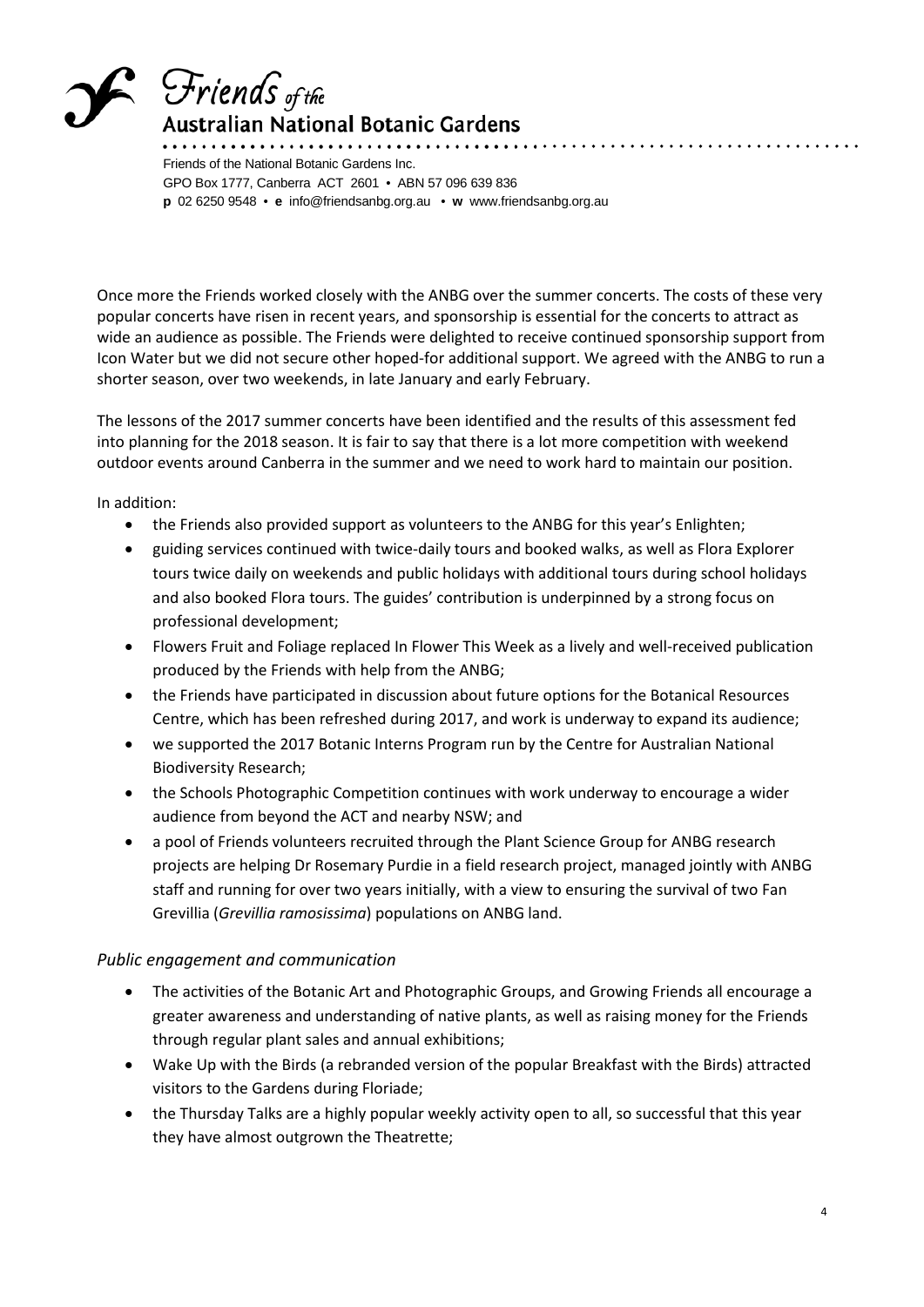

Friends of the National Botanic Gardens Inc. GPO Box 1777, Canberra ACT 2601 • ABN 57 096 639 836 **p** 02 6250 9548 • **e** info@friendsanbg.org.au • **w** www.friendsanbg.org.au

- the Friends have good relations with likeminded local groups and publicise their activities where possible in broadcast emails; and
- we run an excellent website that is an important part of our public outreach, while Fronds magazine and the regular broadcast emails are important for communication within the Friends.

#### *Funding*

As the Treasurer will report, our finances are very healthy, but even so, sponsorship in the shape of funding and in-kind support makes an increasingly important contribution to our activities. We were delighted to receive sponsorship support for the guides conference and the summer concerts. We have developed a sponsorship policy to guide our negotiations with sponsors.

As I have mentioned, we have worked hard this year to publicise our Public Fund and also explain to Government its important contribution to the ANBG.

#### *Governance and management*

In recent years it has become increasingly important that the Friends provide effective governance and management. We have, for example, been registered with the Australian Charities and Not-for-Profits Commission (ACNC) since 2012; this gives donors and others some assurance of our bona fides. It does also mean we have to understand and meet our obligations to the ACNC.

In other areas:

- this year we began implementing the new Strategic Plan;
- work continued on the archiving and retention strategy; and
- I have mentioned our progress on IT, a key enabler across many of activities.

#### *Member services*

It is important that we provide member services that meet the interests of the Friends organisation and our members:

- our Membership team is very responsive;
- we offer a wide range of benefits for Friends and recently negotiated a new membership benefit with a local nursery, Cool Country Natives, in Pialligo, and have just been advised by the Botanic Bookshop that our members are eligible for a 10% discount at its sister-shop, Australian Choice;
- our membership numbers are healthy, standing in early October at 1,648 memberships involving 2,278 individual members, up from 1,567 memberships the same time last year; and
- we acknowledge the contribution of our longstanding volunteers through our Life Memberships.